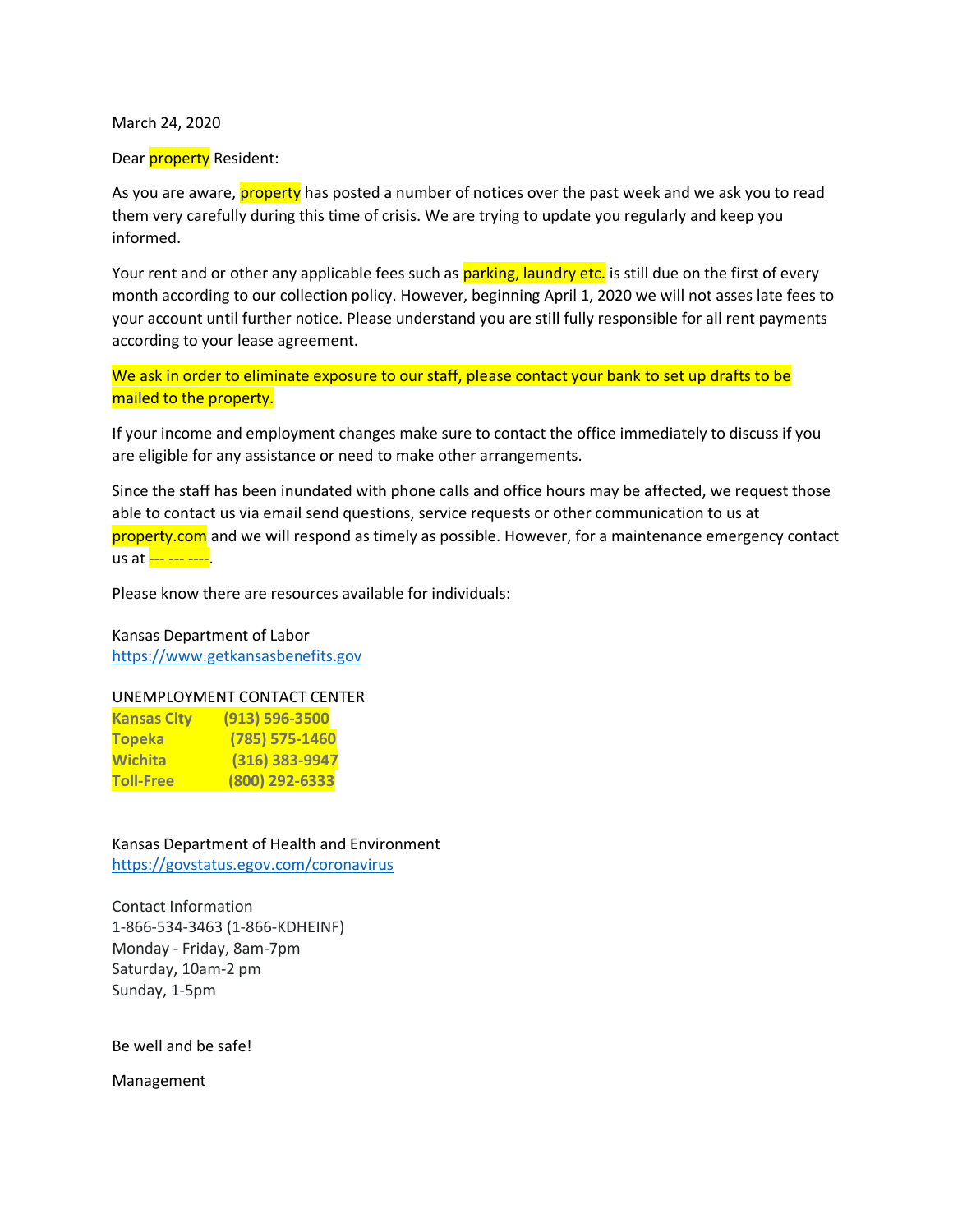

#### **Revised - Update from HCCI on Paying Rent & Evictions**

LATE RENT & EVICTION - Due to the impact of COVID-19, many people are in fear of or have already experienced having their work hours reduced or losing their jobs. Therefore, tenants should begin planning a course of action to remain current with their rent. In order to assist, HCCI is providing the following tips:

• Understand, though Kansas courts may have a pause on civil court proceedings due to COVID-19, it does not mean you don't owe rent. You can still be evicted later for not paying all rent money due.

• Contact your landlord immediately to explain that due to a sudden and unexpected loss in income, you will not be able to pay the rent.

• Remember, this national emergency is not only happening to you, but to the landlord as well. Both parties should try to work together. Being a landlord is their job and how they derive income. Many landlords depend on rent payments to pay their mortgage and/or other bills.

• Ask for a rent payment plan which would outline a weekly, bi-monthly or monthly payment in order to get caught up. The landlord does not have to accept a payment plan, but if accepted, get it in writing. A tenant should only offer to make arrangements to pay what they can actually afford. Both parties must agree on the amount paid, and should sign the pay agreement, each receiving a copy.

• Always get a receipt for any rent paid.

• Late fees can only be enforced if outlined in a rental agreement. Ask your landlord if she/he can set aside any late rent fees due to this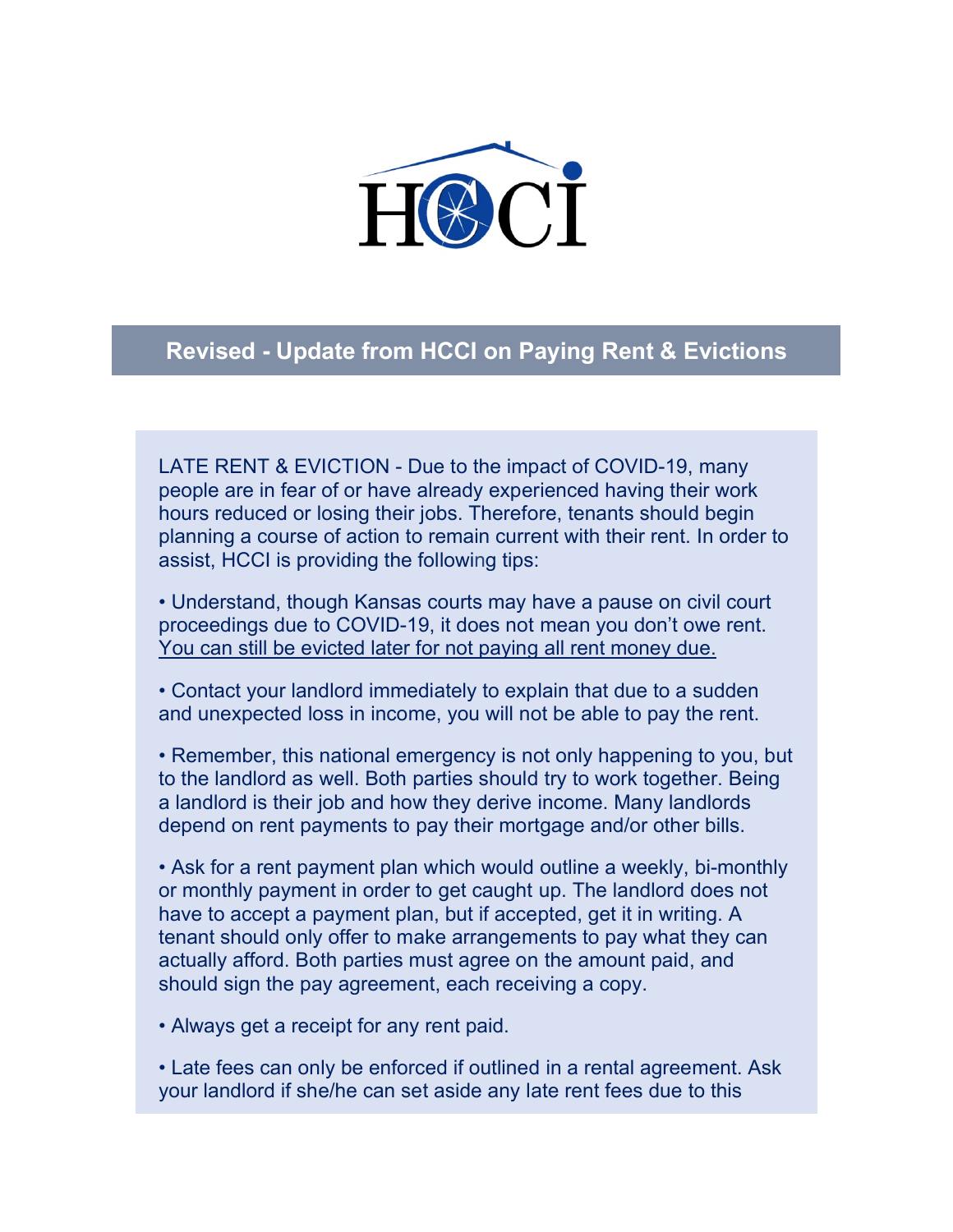unusual pandemic. If the landlord agrees, get the agreement in writing. A landlord does not have to comply, but many, if they can, want to help.

• Any additional income, for example, a government stimulus check, or IRS tax refund, could be set aside in a savings account for rent or should be sent directly to the landlord once received to cover rent payments. In other words, don't make a big purchase with that money. Use if for necessities such as shelter or prescription medication. Your city may have a list of resources for rent and other assistance. HCCI has resource lists for Topeka, Lawrence, Manhattan and Emporia, if needed.

• Important – The above is general information. There are significant specifics regarding late rent and the eviction process and each situation can be unique. Therefore, contact HCCI for FREE telephone counseling regarding late rent, eviction or other rental related issues at 785-234-0217. Your name and number will be placed on a call log and you'll be called back in the order of your call.

www.hcci-ks.org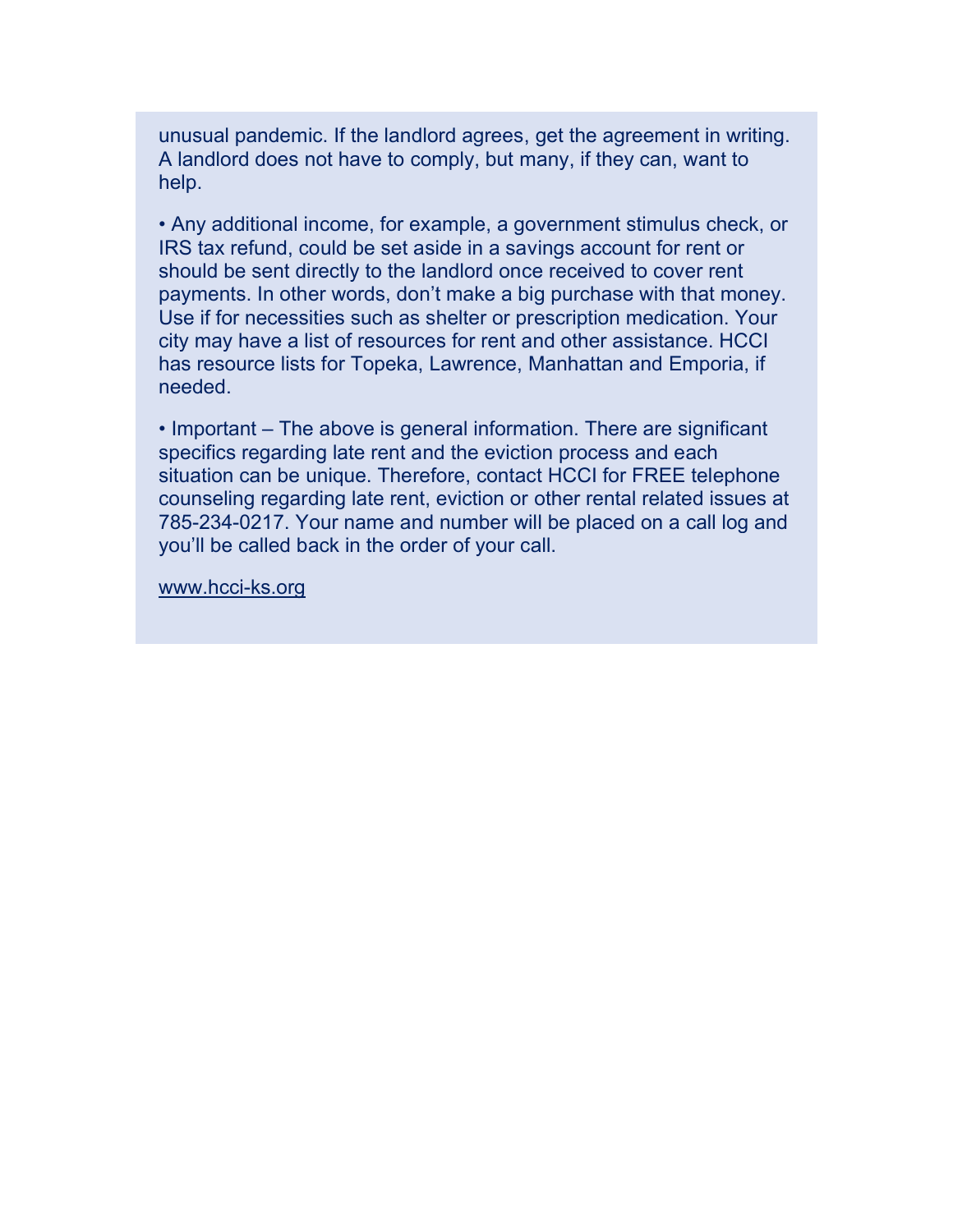March 13, 2020

Dear Resident(s),

Since we are an elderly housing complex that represents the most susceptible population affected by viruses and with the recent outbreak of the coronavirus (COVID-19), we are taking the precautions to help reduce the spread of the virus to our staff, their families but also to you the residents. It is important we all work together, staff, residents and their visitors in communicating with one another for our mutual protection.

If you are not feeling well or are experiencing symptoms:

- Please stay in your apartment as much as possible
- Avoid contact with other residents
- Do not come to the office
- Ask your visitors to not enter our building if they have symptoms

If you need to speak with a staff member, please call (785) 354-4225. If you have something you would like to leave for the office, please drop it in the drop slot.

If you are calling about a maintenance request, please inform us if you are experiencing any symptoms or are self-quarantining due to the virus. Maintenance will not enter any units if you exhibit any of the symptoms or are being self-quarantining, please expect a delay in your maintenance request.

If you have a maintenance emergency and we must enter your apartment, we need to know ahead of time so our staff can take precautions.

Staff members will afford you the same respect and will not come to work if they are experiencing symptoms.

Thank you,

Management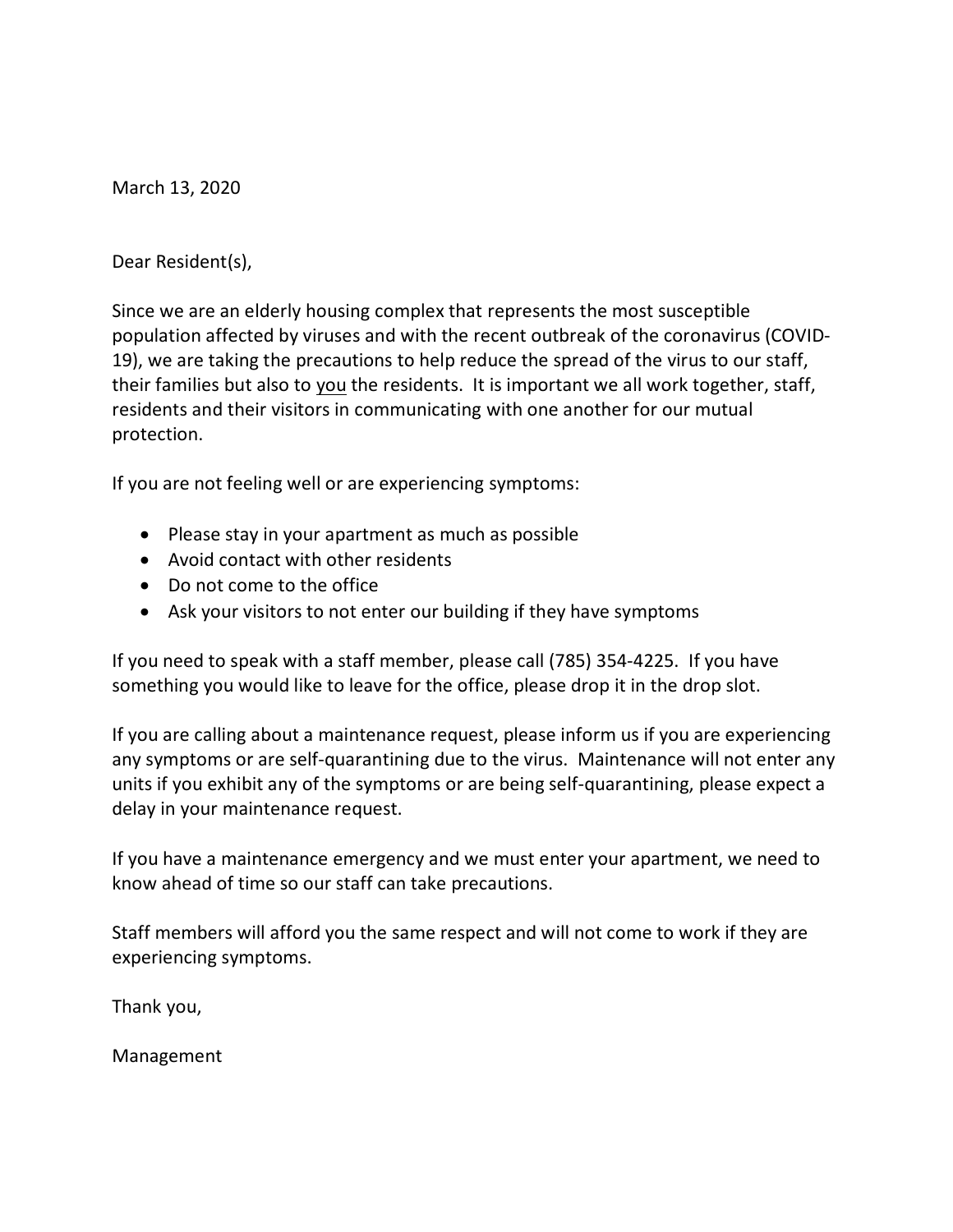To: La Colonia Residents From: Management RE: Activities Date: March 13, 2020

Due to the recent outbreak of the Coronavirus, all activities will be cancelled effective Saturday, March 14, 2020. This will include but is not limited to library, blood pressure, La Colonia sponsored parties, dinners etc. We are trying to take every precaution we can until this outbreak calms down. We will let you know when activities will continue. We are very sorry for this inconvenience to you but please know, this decision was not made lightly. Your health and safety is our main priority.

As of now, we will still be having commodities come and the produce truck. We understand some people rely on this food every month, so we do not want to cancel this. IF you are experiencing any symptoms or feeling sick please stay home and do not go to the food truck.

If you have any questions or concerns, please call the office at 785-354-4225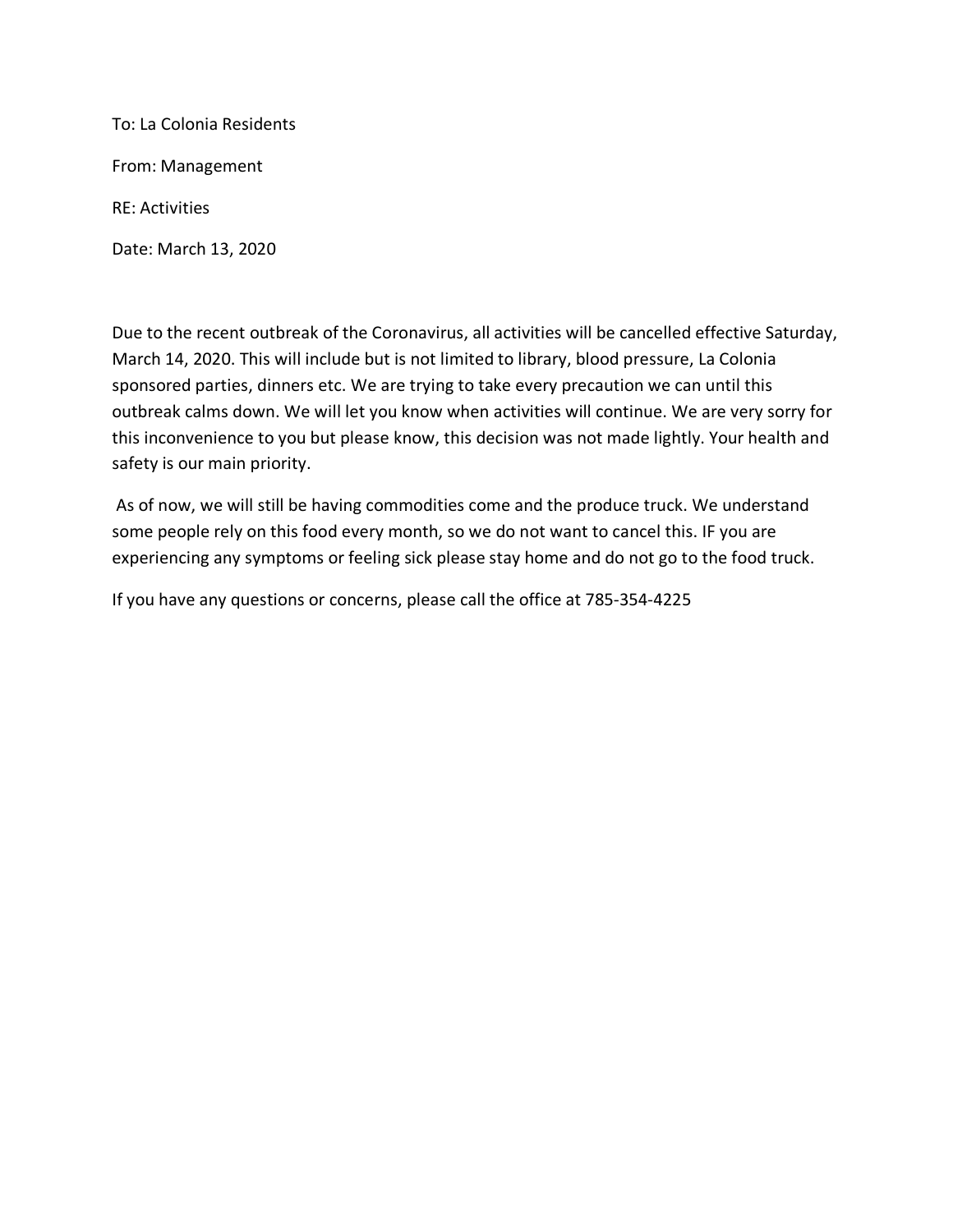### **ATTENTION**

**As a resident, you have a right to have visitors. However, because you live in a high density living environment that has a population that is especially vulnerable to COVID-19, we have asked that ONLY essential visitors come in to the building. As well we have done our best to inform you and visitors to the building of the concerns and symptoms.**

**It has been observed that some of you may be having visitors and/or family members coming on a regular daily basis. We strongly recommend that you do NOT do this because of the concerns for not only you but every other resident.** 

### **ABSOLUTELY ALL VISITORS MUST BE IN YOUR APARTMENT AND NOT IN THE COMMON AREAS AT ANY TIME.**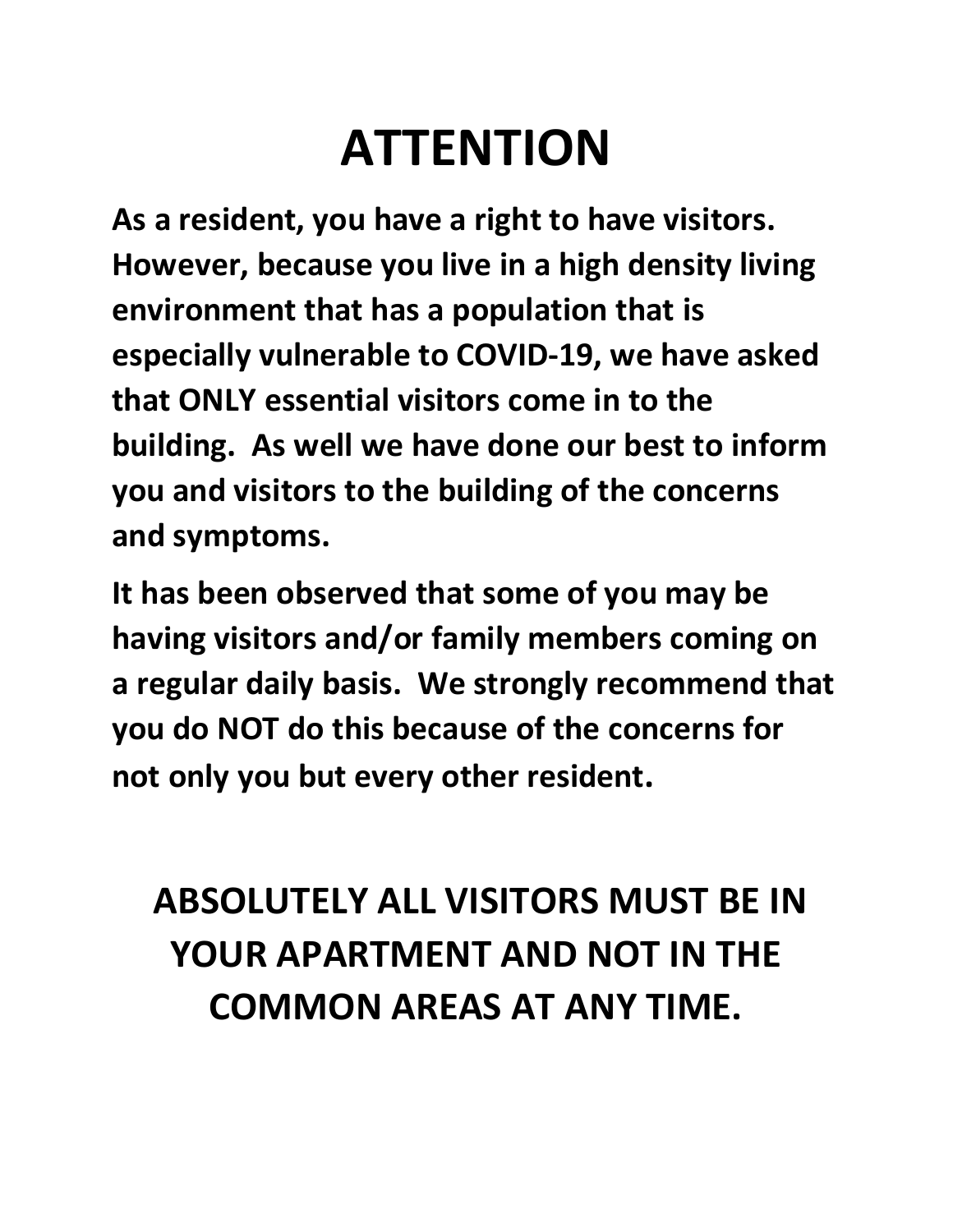March 23, 2020

Dear Resident/Member:

Due to the circumstances and to limit the potential spread of COVID-19, maintenance requests may still be submitted, but we will have to delay non-emergency requests until further notice.

If a maintenance emergency does occur call 785 354-4225 so staff can resolve it timely. If you feel your life is in danger for any reason immediately dial 911.

Below is a list of maintenance emergencies:

- Fire call 911 first, then office number
- Gas Leak call Property Gas Co at 1-888-482-4950 first, then office number
- No electricity call Property Elec Co at 1-800-544-4857 first, then office number
- Backed up sink, toilet or sewer line DO NOT continue to use water, shut the water off if possible
- Water leak
- Flood
- NO water or no HOT water
- Toilet not operating if only one bathroom in household
- Electrical short
- No HEAT if outside temp is BELOW 65 degrees
- No AIR CONDITIONING if outside temp is ABOVE 85 degrees
- Frozen pipes
- Any other safety hazard concern

Failure to report a maintenance emergency may result in long term damage to your unit and/or the property.

Non emergencies may be reported the next business day. We encourage all non-emergency concerns be submitted via email at tonyj@lacoloniatopeka.com.

Health and safety for you and our staff is of the utmost importance. Please notify us if you are experiencing flu-like symptoms, high risk or are currently quarantined (self or under direction of a physician).

Any staff members affected or experiencing symptoms will not be scheduled for work or entering your home.

Be well and be safe!

Management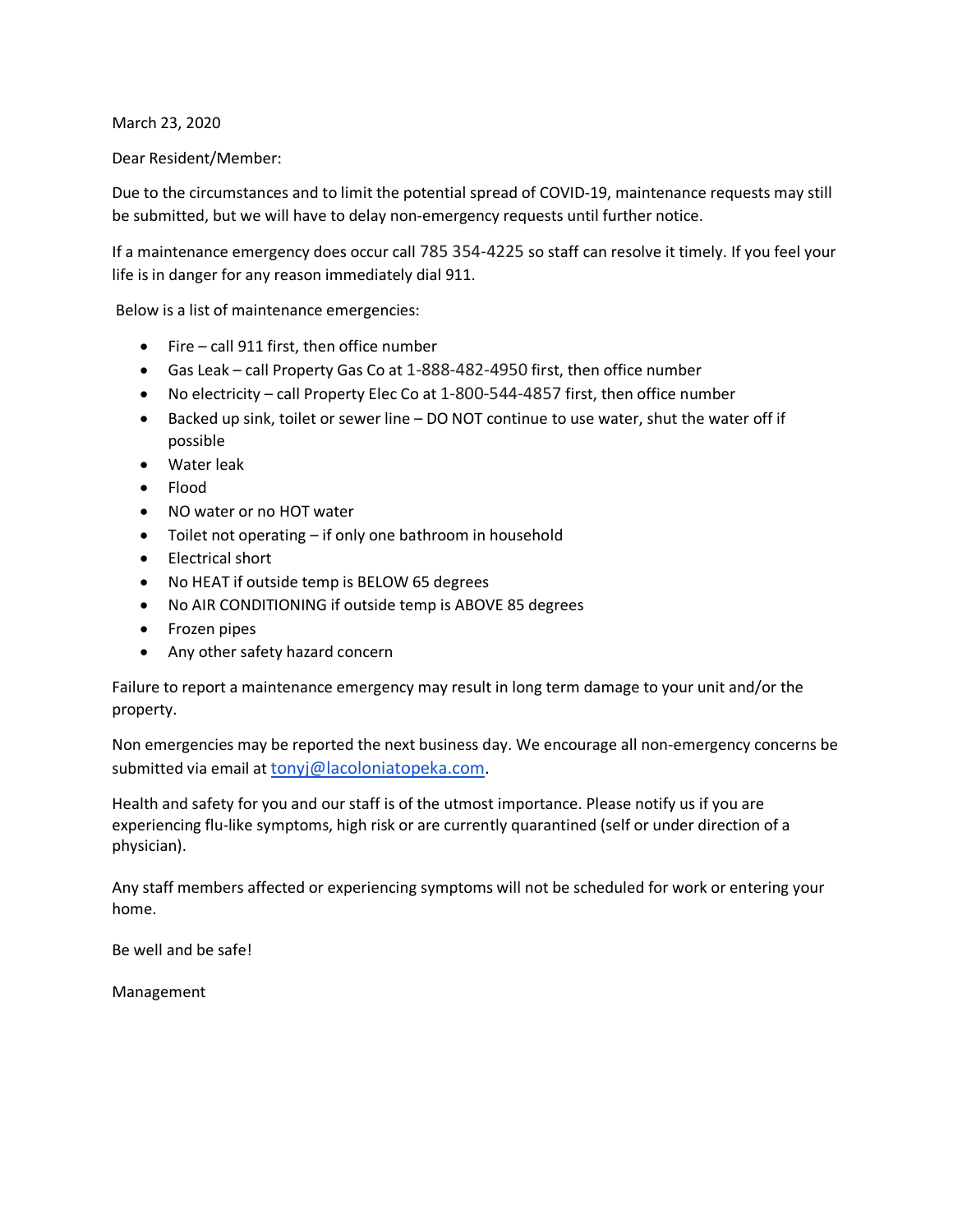# STOP

Due to the COVID-19 pandemic and based on CDC guidelines and recommendations our common area restrooms will not be in use until further notice. You must use the restroom in your apartment

We are sorry for any inconvenience this may cause you but it is for protection of all of our residents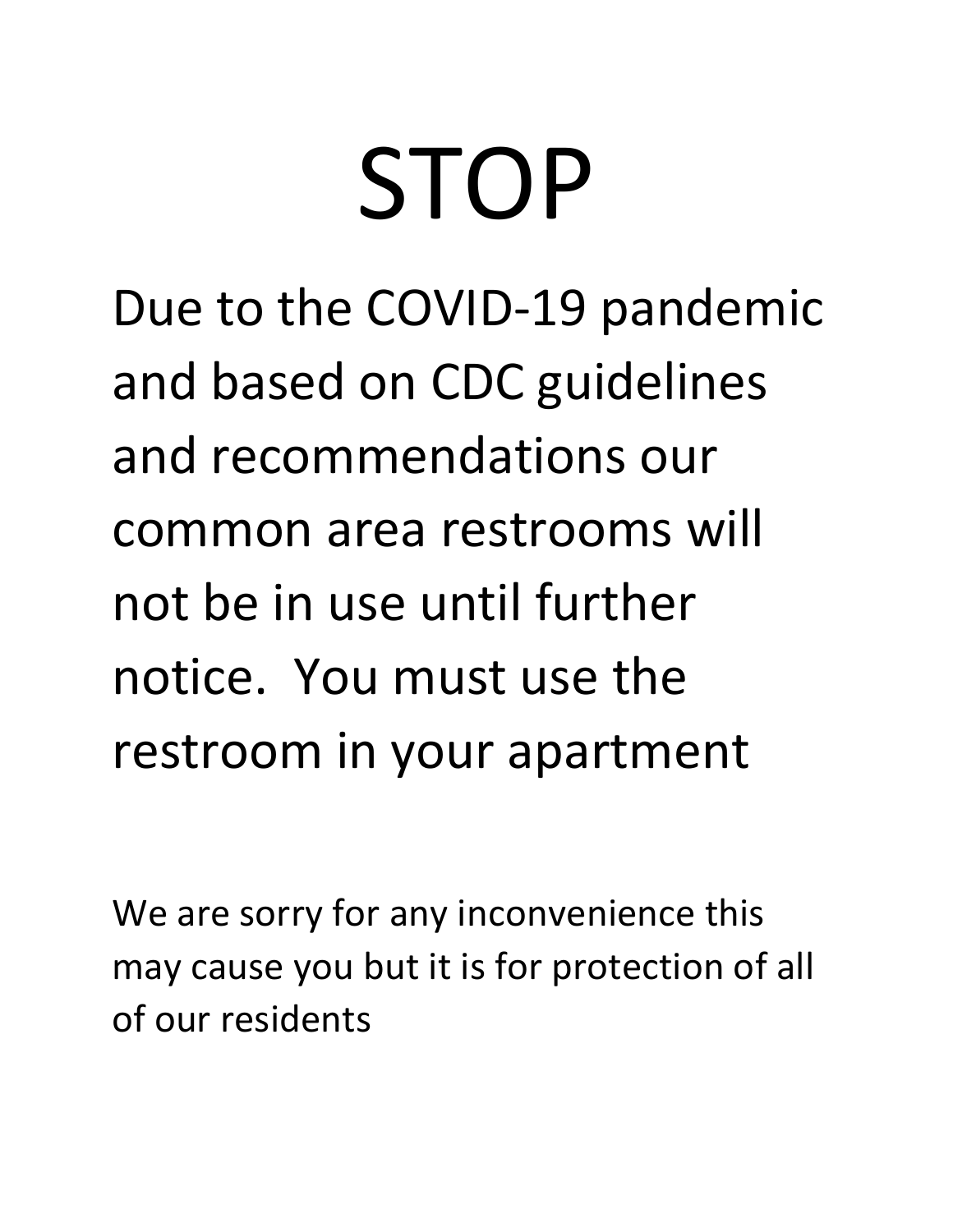# STOP

Due to the COVID-19 pandemic and based on CDC guidelines and recommendations regarding distance between people we are limiting the community room to less than 10 persons at a time

We are sorry for any inconvenience this may cause you but it is for protection of all of our residents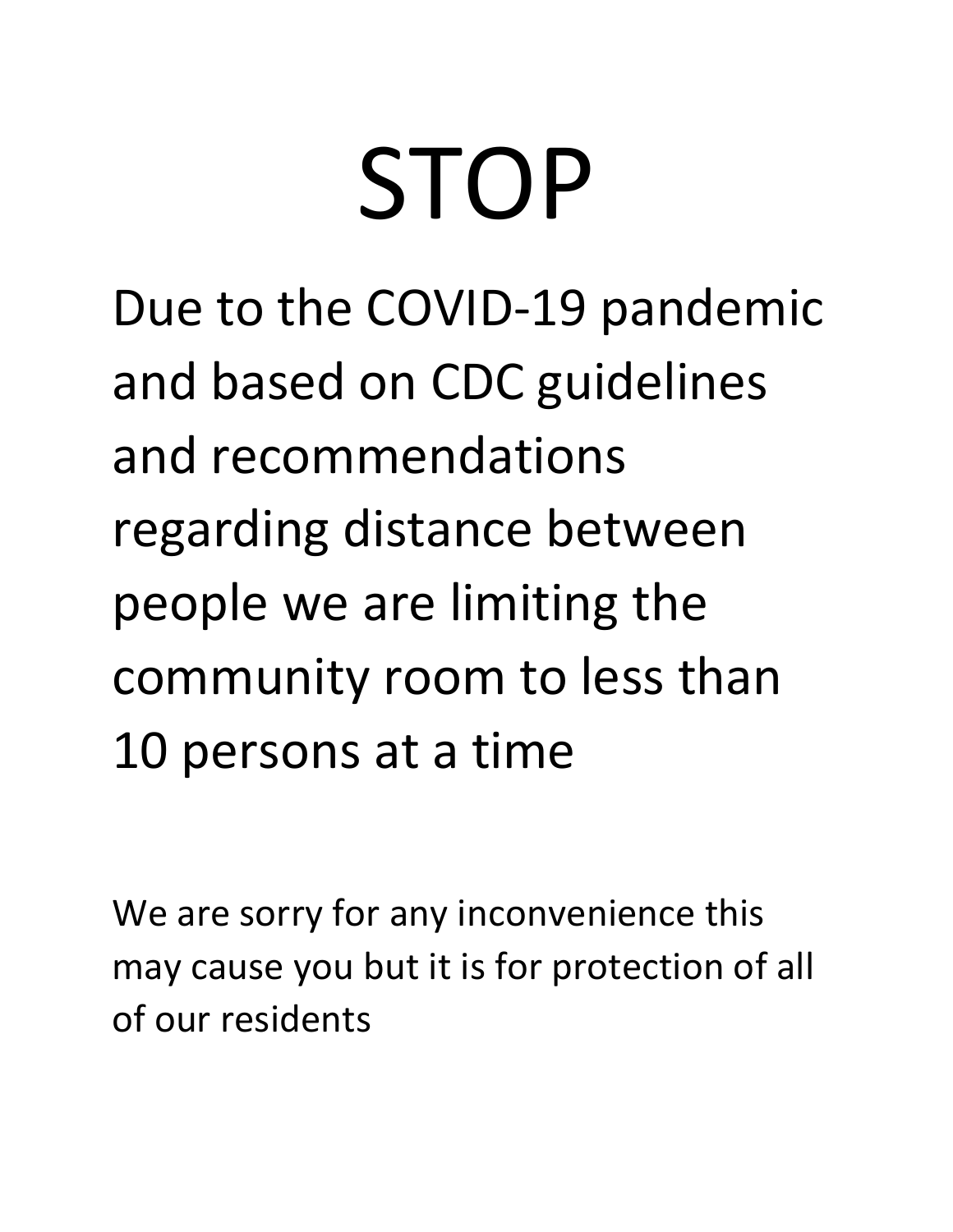# STOP

Due to the COVID-19 pandemic and based on CDC guidelines and recommendations regarding distance between people we strongly suggest only 1 person at a time in the elevator cab

We are sorry for any inconvenience this may cause you but it is for protection of all of our residents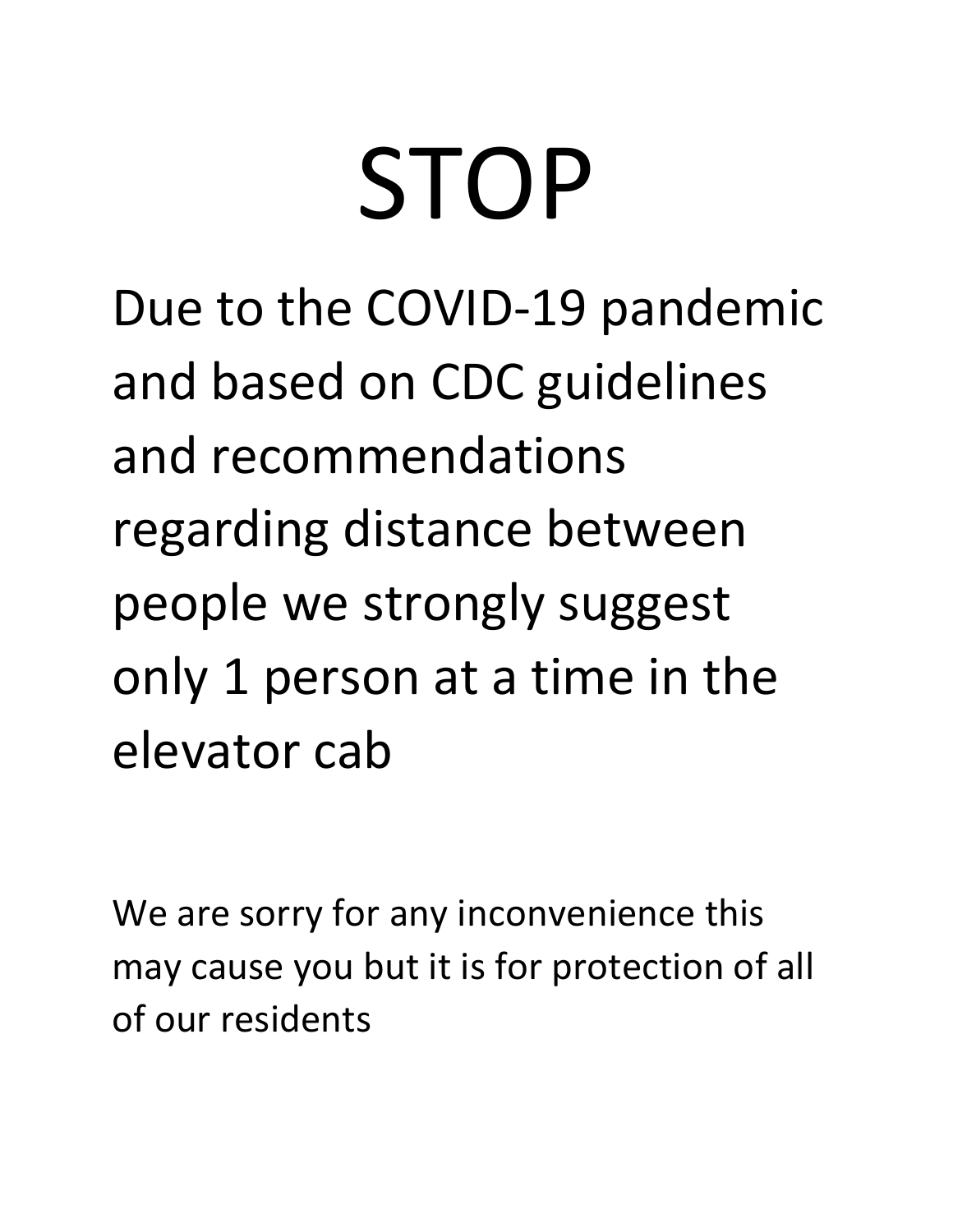# STOP!!

### **ANYONE** that is experiencing any of these symptoms should **NOT** enter my home!!

Flu/COVID-19 Symptoms: Cough Congestion Fever Sore throat Runny or stuffy nose Muscle or body aches Chills